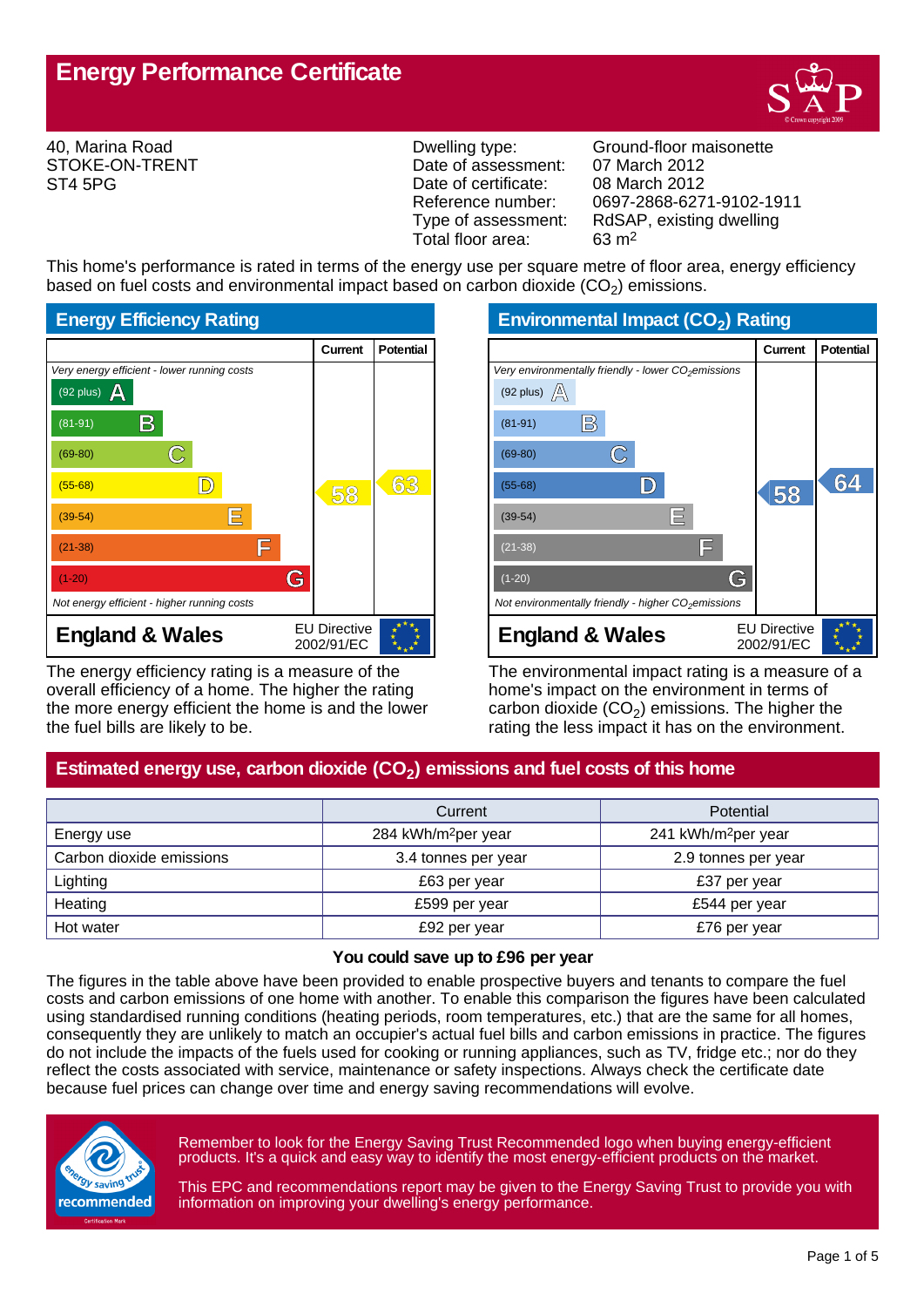## **About this document**

The Energy Performance Certificate for this dwelling was produced following an energy assessment undertaken by a qualified assessor, accredited by Elmhurst Energy Systems Ltd, to a scheme authorised by the Government. This certificate was produced using the RdSAP 2009 assessment methodology and has been produced under the Energy Performance of Buildings (Certificates and Inspections) (England and Wales) Regulations 2007 as amended. A copy of the certificate has been lodged on a national register.

| Assessor's accreditation number: | EES/007940                                                                 |
|----------------------------------|----------------------------------------------------------------------------|
| Assessor's name:                 | Mr. Richard Whalley                                                        |
| Company name/trading name:       | Louis Taylor Ltd                                                           |
| Address:                         | No 2 Etruria Office Village Festival Park Stoke on Trent Staffordshire ST1 |
|                                  | 5RQ                                                                        |
| Phone number:                    | 01782 260222                                                               |
| Fax number:                      | 01782 287874                                                               |
| E-mail address:                  | rwhalley@louis-taylor.co.uk                                                |
| Related party disclosure:        | No related party                                                           |

## **If you have a complaint or wish to confirm that the certificate is genuine**

Details of the assessor and the relevant accreditation scheme are on the preceding page. You can get contact details of the accreditation scheme from their website at www.elmhurstenergy.co.uk together with details of their procedures for confirming authenticity of a certificate and for making a complaint.

## **About the building's performance ratings**

The ratings on the certificate provide a measure of the buildings overall energy efficiency and its environmental impact, calculated in accordance with a national methodology that takes into account factors such as insulation, heating and hot water systems, ventilation and fuels used. The average Energy Efficiency Rating for a dwelling in England and Wales is band E (rating 50).

Not all buildings are used in the same way, so energy ratings use standard occupancy assumptions which may be different from the specific way you use your home. Different methods of calculation are used for homes and for other buildings. Details can be found at www.communities.gov.uk/epbd.

Buildings that are more energy efficient use less energy, save money and help protect the environment. A building with a rating of 100 would cost almost nothing to heat and light and would cause almost no carbon emissions. The potential ratings on the certificate describe how close this building could get to 100 if all the cost effective recommended improvements were implemented.

## **About the impact of buildings on the environment**

One of the biggest contributors to global warming is carbon dioxide. The way we use energy in buildings causes emissions of carbon. The energy we use for heating, lighting and power in homes produces over a quarter of the UK's carbon dioxide emissions and other buildings produce a further one-sixth.

The average household causes about 6 tonnes of carbon dioxide every year. Adopting the recommendations in this report can reduce emissions and protect the environment. You could reduce emissions even more by switching to renewable energy sources. In addition there are many simple everyday measures that will save money, improve comfort and reduce the impact on the environment. Some examples are given at the end of this report.



**Click www.epcadviser.direct.gov.uk our online tool which uses information from this EPC to show you how to save money on your fuel bills.**

Further information about Energy Performance Certificates can be found under Frequently Asked Questions at www.epcregister.com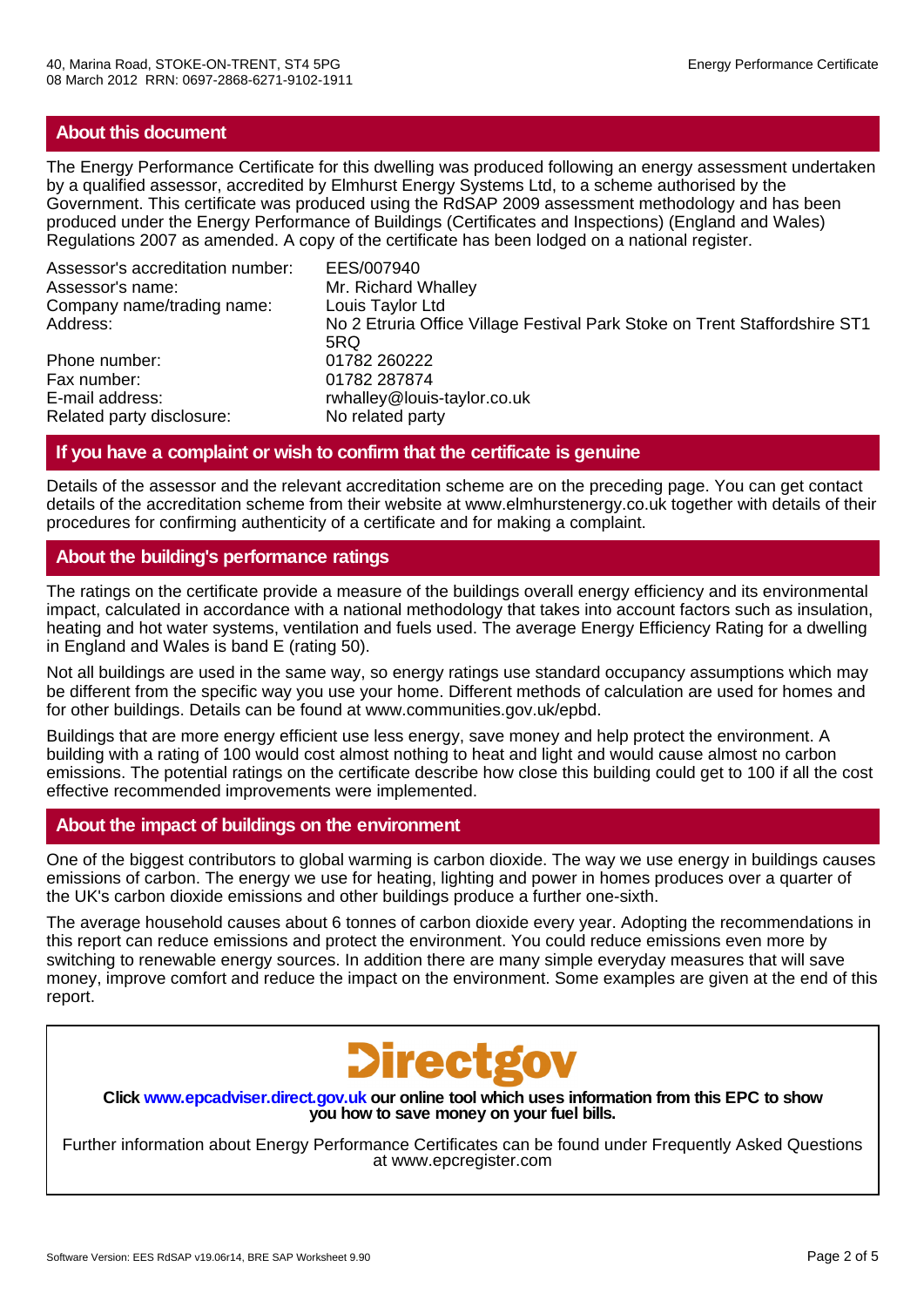The measures below are cost effective. The performance ratings after improvement listed below are cumulative, that is they assume the improvements have been installed in the order that they appear in the table. The indicative costs are representative for most properties but may not apply in a particular case.

| Lower cost measures                                            | <b>Indicative Cost</b> | <b>Typical savings</b><br>per year | Ratings after improvement |                         |
|----------------------------------------------------------------|------------------------|------------------------------------|---------------------------|-------------------------|
|                                                                |                        |                                    | Energy<br>Efficiency      | Environmental<br>Impact |
| Low energy lighting for all fixed outlets<br>$\mathbf 1$       | £10                    | £20                                | D 59                      | D 59                    |
| Sub-Total                                                      |                        | £20                                |                           |                         |
| Higher cost measures                                           |                        |                                    |                           |                         |
| Replace boiler with new condensing<br>$\overline{2}$<br>boiler | £1,500 - £3,500        | £76                                | D <sub>63</sub>           | D 64                    |
| Total                                                          |                        | £96                                |                           |                         |
| D <sub>63</sub><br><b>Potential energy efficiency rating</b>   |                        |                                    |                           |                         |
| Potential environmental impact $(CO2)$ rating                  |                        |                                    | D 64                      |                         |

## **Further measures to achieve even higher standards**

The further measures listed below should be considered in addition to those already specified if aiming for the highest possible standards for this home. However you should check the conditions in any covenants, planning conditions, warranties or sale contracts. The indicative costs are representative for most properties but may not apply in a particular case.

| 50 mm internal or external wall<br>insulation | £5,500 - £14,500 | £113 | C 70 | C <sub>72</sub> |  |
|-----------------------------------------------|------------------|------|------|-----------------|--|
| Enhanced energy efficiency rating             |                  |      | C.70 |                 |  |
| Enhanced environmental impact $(CO2)$ rating  |                  |      | C.72 |                 |  |

Improvements to the energy efficiency and environmental impact ratings will usually be in step with each other. However, they can sometimes diverge because reduced energy costs are not always accompanied by a reduction in carbon dioxide  $(CO<sub>2</sub>)$  emissions.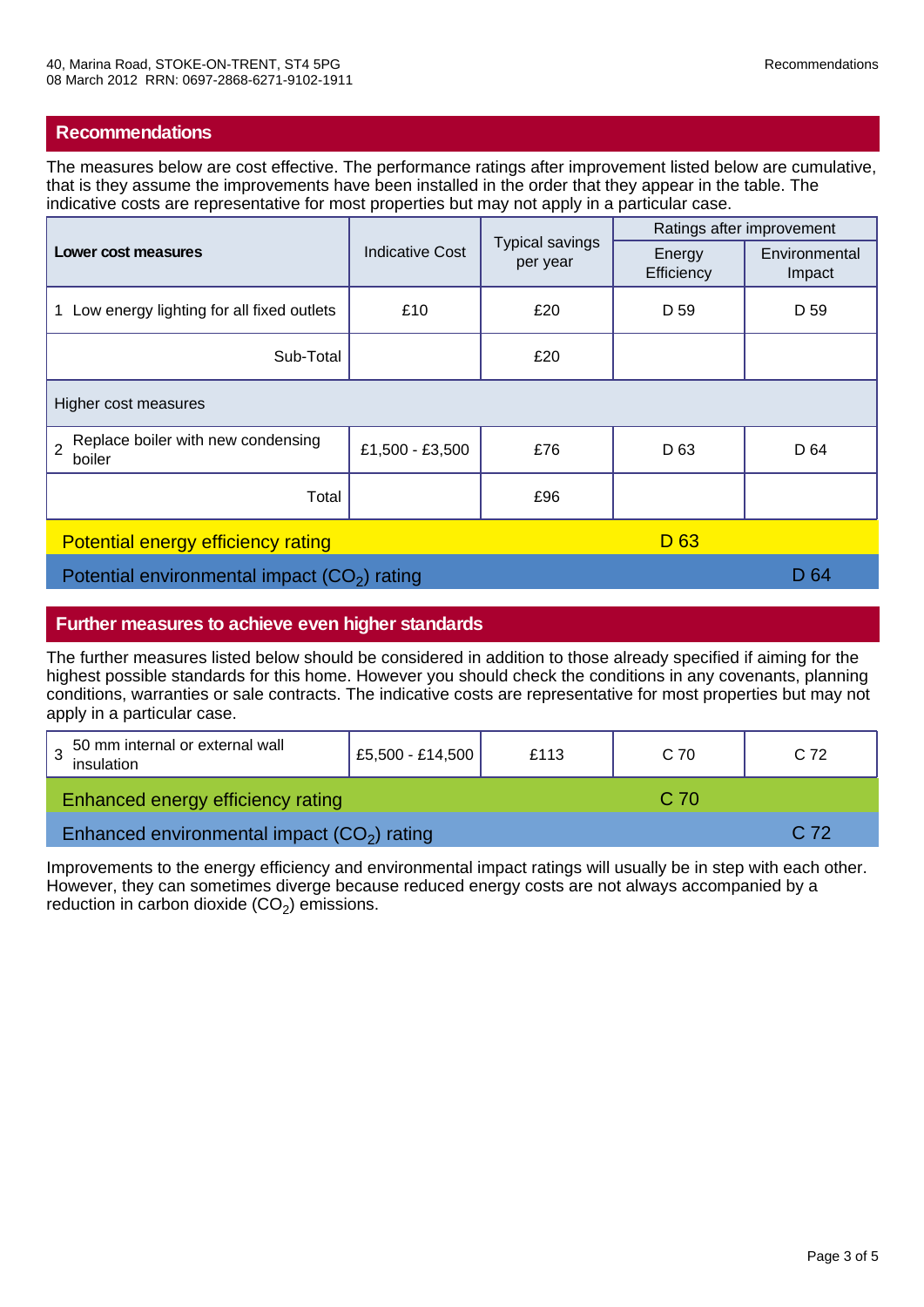## **Summary of this home's energy performance related features**

The table below gives an assessment of the key individual elements that have an impact on this home's energy and environmental performance. Each element is assessed by the national calculation methodology; 1 star means least efficient and 5 stars means most efficient. The assessment does not take into consideration the physical condition of any element. 'Assumed' means that the insulation could not be inspected and an assumption has been made in the methodology based on age and type of construction.

| Element                                     | Description                                    | Current performance      |               |
|---------------------------------------------|------------------------------------------------|--------------------------|---------------|
|                                             |                                                | <b>Energy Efficiency</b> | Environmental |
| Walls                                       | Cavity wall, filled cavity                     | ★★☆☆☆                    | ★★☆☆☆         |
|                                             | Solid brick, as built, no insulation (assumed) | ★☆☆☆☆                    | ★☆☆☆☆         |
| Roof                                        | (another dwelling above)                       |                          |               |
| Floor                                       | Suspended, no insulation (assumed)             |                          |               |
| <b>Windows</b>                              | Fully double glazed                            | ★★★★☆                    | ★★★★☆         |
| Main heating                                | Boiler and radiators, mains gas                | ★★★★☆                    | ★★★★☆         |
| Main heating controls                       | Programmer, room thermostat and TRVs           | ★★★★☆                    | ★★★★☆         |
| Secondary heating                           | Room heaters, electric                         |                          |               |
| Hot water                                   | From main system                               | ★★★★☆                    | ★★★★☆         |
| Lighting                                    | Low energy lighting in 33% of fixed outlets    | ★★★☆☆                    | ★★★☆☆         |
| Current energy efficiency rating            |                                                | D 58                     |               |
| Current environmental impact $(CO2)$ rating |                                                |                          | D 58          |

## **Low and zero carbon energy sources**

None